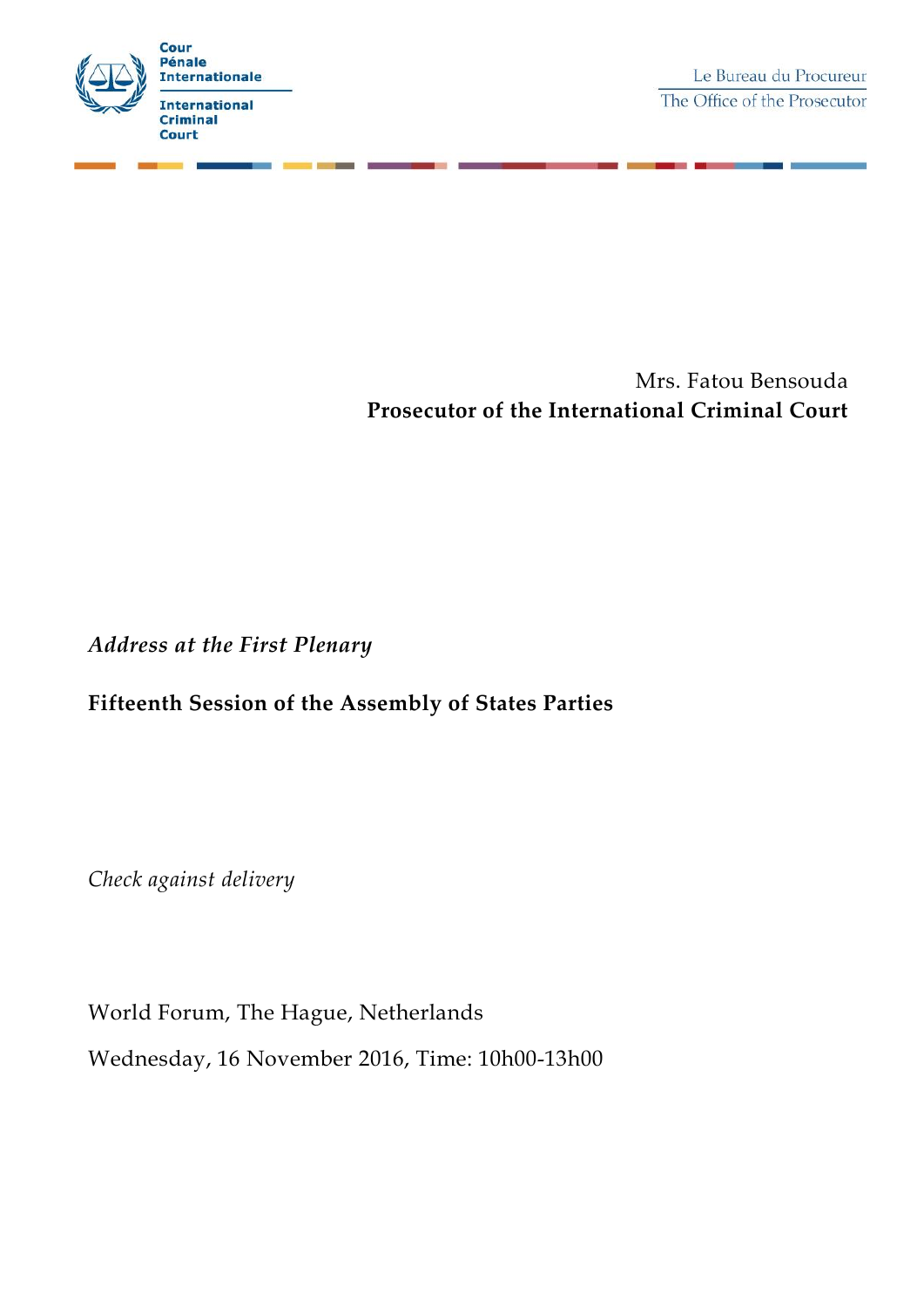Excellence, M. le Président de l'Assemblée,

Excellence, M. le Haut-Commissaire des Nations Unies aux droits de l'homme, Madame la Présidente de la Cour Pénale Internationale, M. Le Greffier de la Cour,

Excellences, Distingués Délégués, Mesdames et Messieurs,

It is a great honour to address this 15<sup>th</sup> session of the Assembly of States Parties to the Rome Statute of the International Criminal Court.

Allow me at the outset to express my gratitude and sincere appreciation to all delegates and all participants attending this year's Assembly. Many of you have travelled long distances to be here. Permit me to take this opportunity to welcome you to The Hague and to this important Assembly.

It means a great deal to the Court, including myself, as it demonstrates your principled and genuine commitment to the fight against impunity for atrocity crimes, and the establishment of the international rule of law more generally – something to which we are firmly committed, and a goal towards which we *must continue* to strive consistently, and only in a forward trajectory.

The Court on its part remains fully committed to its mandate to help end impunity for the most serious crimes, in a complementary manner, and in so doing, contribute to their prevention. It will continue to do so with complete independence and impartiality and in strict conformity with the Rome Statute.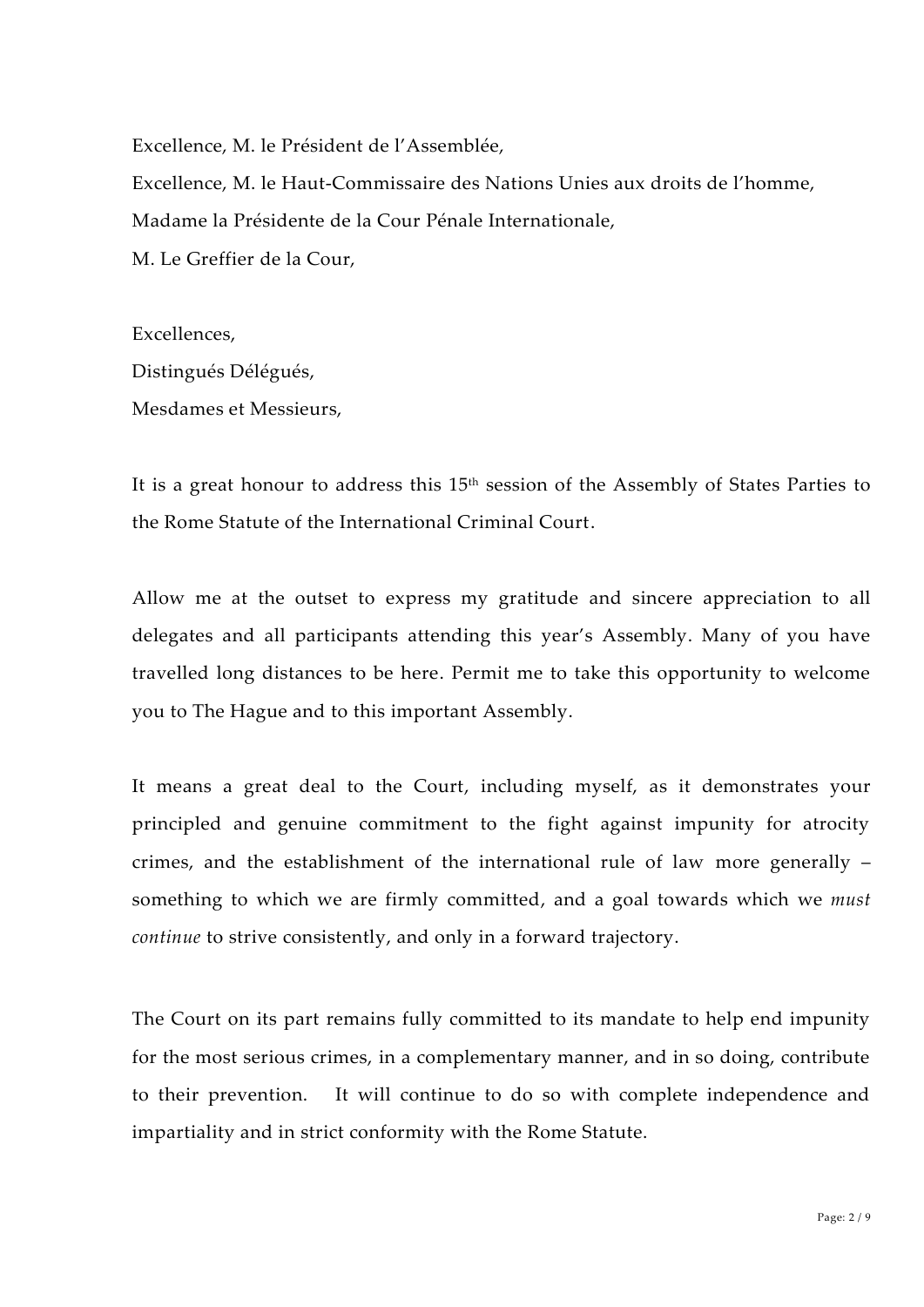In order to address these crimes and deliver justice to victims across the world, it is essential that States' participation in the Rome Statute is not only maintained and reinforced, but enlarged.

The establishment of the ICC in 1998 was a historical achievement, when, following mass atrocities such as those that took place in Rwanda and former Yugoslavia, the international community gathered to say "Never Again" to impunity for the world's gravest crimes; the very crimes that reigned unchecked during decades before, to the horror of countless victims. That was the real crisis for the global community. Today, the ICC is relevant more than ever and calls of victims for the exercise of its jurisdiction are ever louder, from all four corners of the globe.

The global aspiration to end impunity for the world's most serious and destabilising crimes and to establish the international rule of law is no longer just a goal but a work in progress. It is tangible in many forms, not the least in the form of the ICC and the ever-growing complementary Rome Statue system of international criminal justice.

Against this backdrop, I must register my disappointment that three States Parties have decided to withdraw from the statute. While acceding or withdrawing from any treaty is a sovereign act that duly deserves respect, any act that may undermine the global movement towards greater accountability for atrocity crimes and a ruled based international order in this new century is surely – when objectively viewed – regrettable.

What is required is greater dialogue and cooperation to jointly strengthen the international criminal justice system.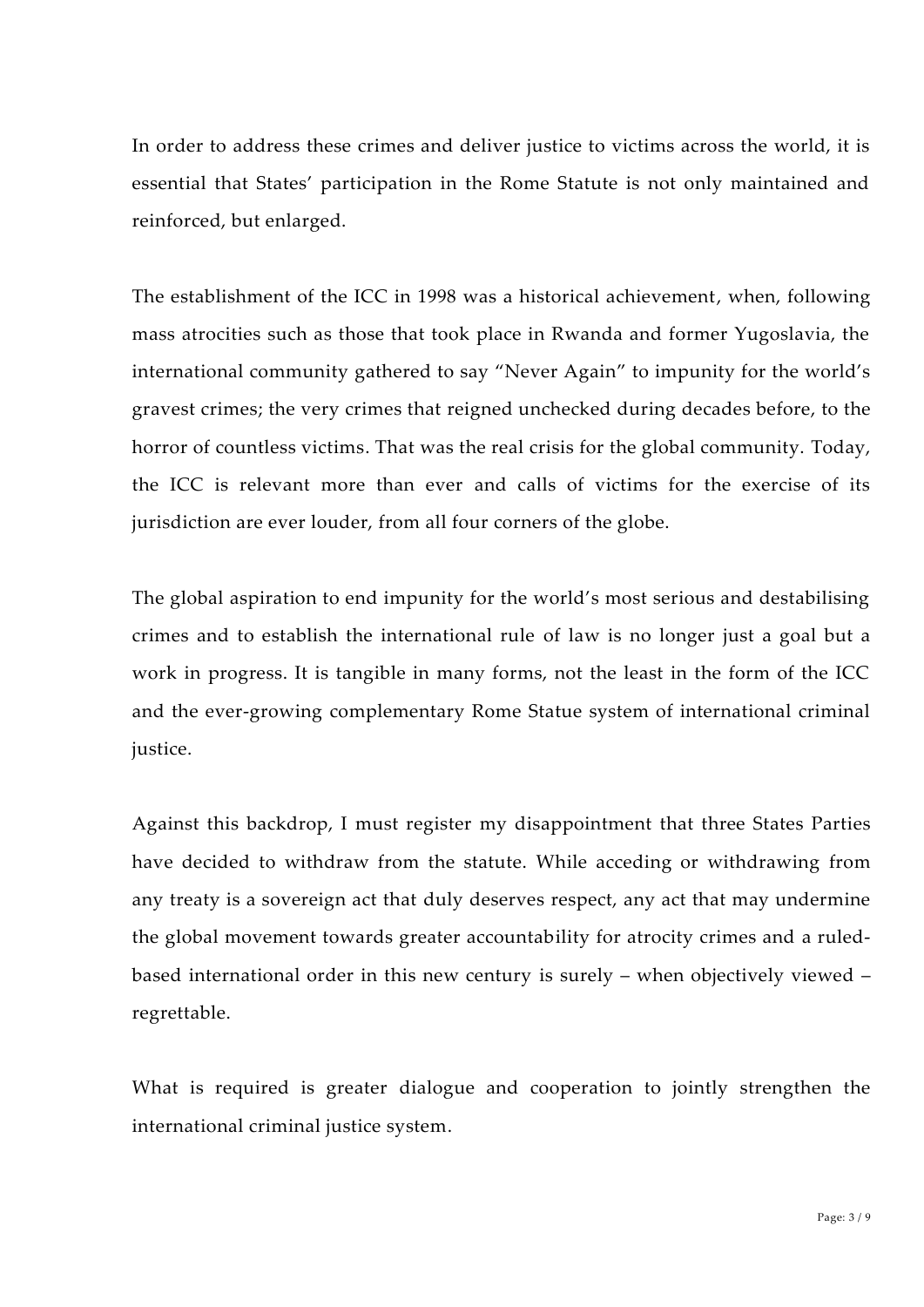Despite the sensational headlines, this is not a crisis for the Rome Statute system, but a *set-back* in our joint efforts towards achieving a more peaceful and just world.

In these efforts, the role of international criminal law and the ICC as its permanent cornerstone in the fight against mass atrocities and grave breaches of human rights continues to be of crucial significance.

To demonstrate this fact, 2016 has been yet another year where my Office has been extremely busy, conducting multiple investigations and prosecutions across the ten situations where we are operating.

In addition, we have also been conducting preliminary examinations in 10 different situations across the world, including in Afghanistan, Burundi, Colombia, UK forces in Iraq, Palestine, Nigeria, Ukraine, Comoros islands and Gabon which is the most recent preliminary examination, we opened following a self-referral by that State Party bringing the total of self-referrals by African States Parties to seven.

Just two days ago, my Office published its annual report on our preliminary examination activities. As you can read in more detail, we have made good progress in this delicate work in all our situations, and on the situations relating to the Comoros referral and Afghanistan, final decisions will be taken in the near future, pending some further deliberation and analysis, which we are in the process of completing.

We have also made major achievements in the Courtroom this year, securing seven convictions in 2016 alone.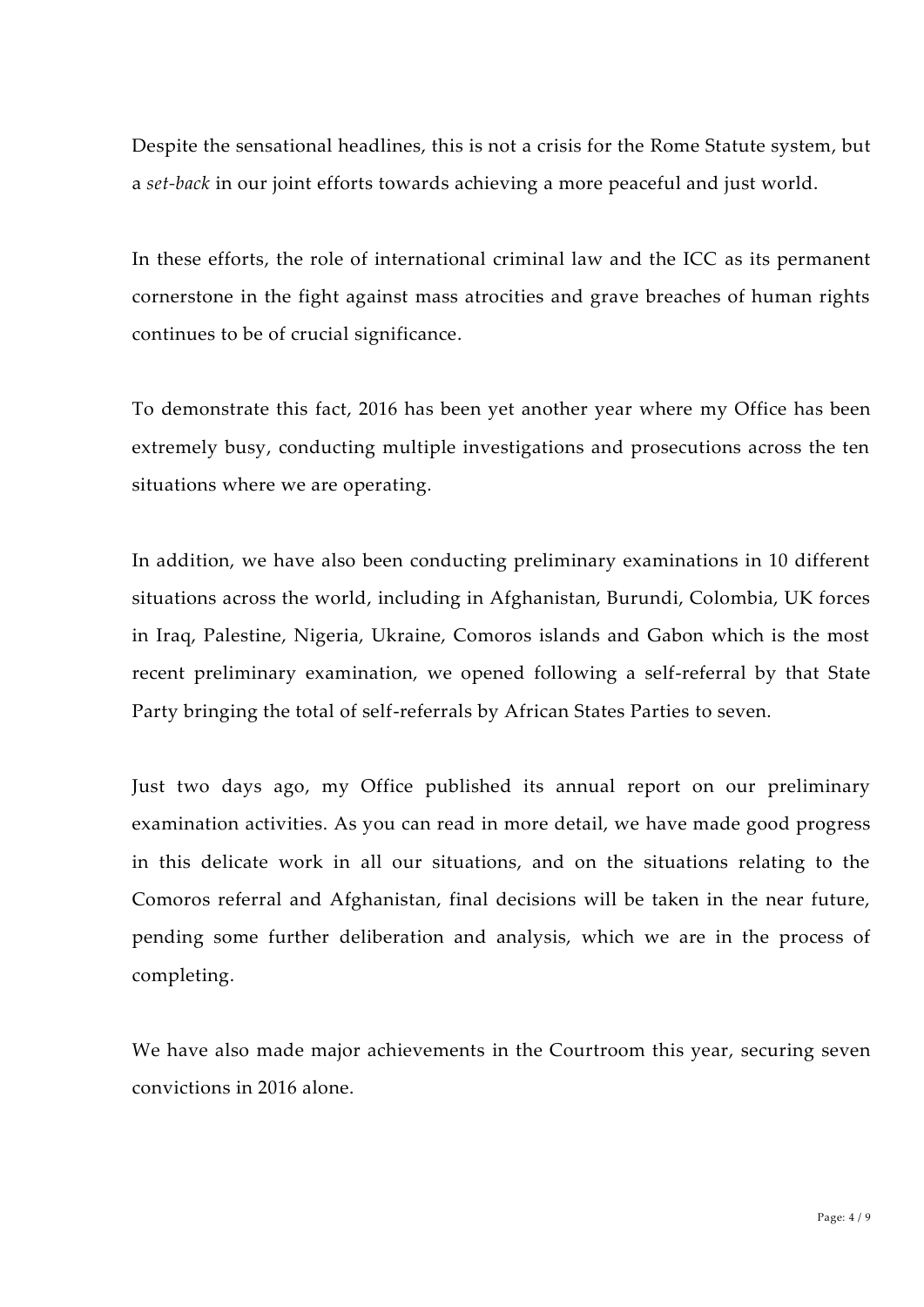In the most recent *Bemba et al* verdict, Jean-Pierre Bemba and four other accused were found guilty of various offences against the administration of justice. Mr. Bemba, and other perpetrators were found guilty, for having committed the offences of corruptly influencing 14 defence witnesses, and presenting false evidence before the court.

This is an important precedent, and our aim was to demonstrate that such acts would *not* be tolerated in the Court's proceedings, hopefully deterring the commission of such offences, which obstruct the cause of justice in future cases.

In the main case against Mr Bemba, earlier this year, he was convicted for the crime of rape, murder and pillaging committed by his troops in the Central African Republic. Again, it is another important judicial precedent at the Court where the responsibility of commanders for the conduct of their troops was clearly established. Also from the perspective of combating sexual- and gender-based crimes, this case provided a critical contribution.

We have also obtained a final conviction in the case against Mr. Al Mahdi. The case represents the first time that the destruction of historic monuments and buildings dedicated to religion have been prosecuted as a war crime at the ICC. It was also significant for being the first case involving a guilty plea. Through this case, the Office's goal was to stress the severity of these crimes and our commitment to confront this scourge through our work.

I have also decided to focus the Office's next comprehensive policy on this issue, mapping out and strategizing how best we can investigate and prosecute these crimes and work with partners to address what we deem to be serious crimes under the Statute.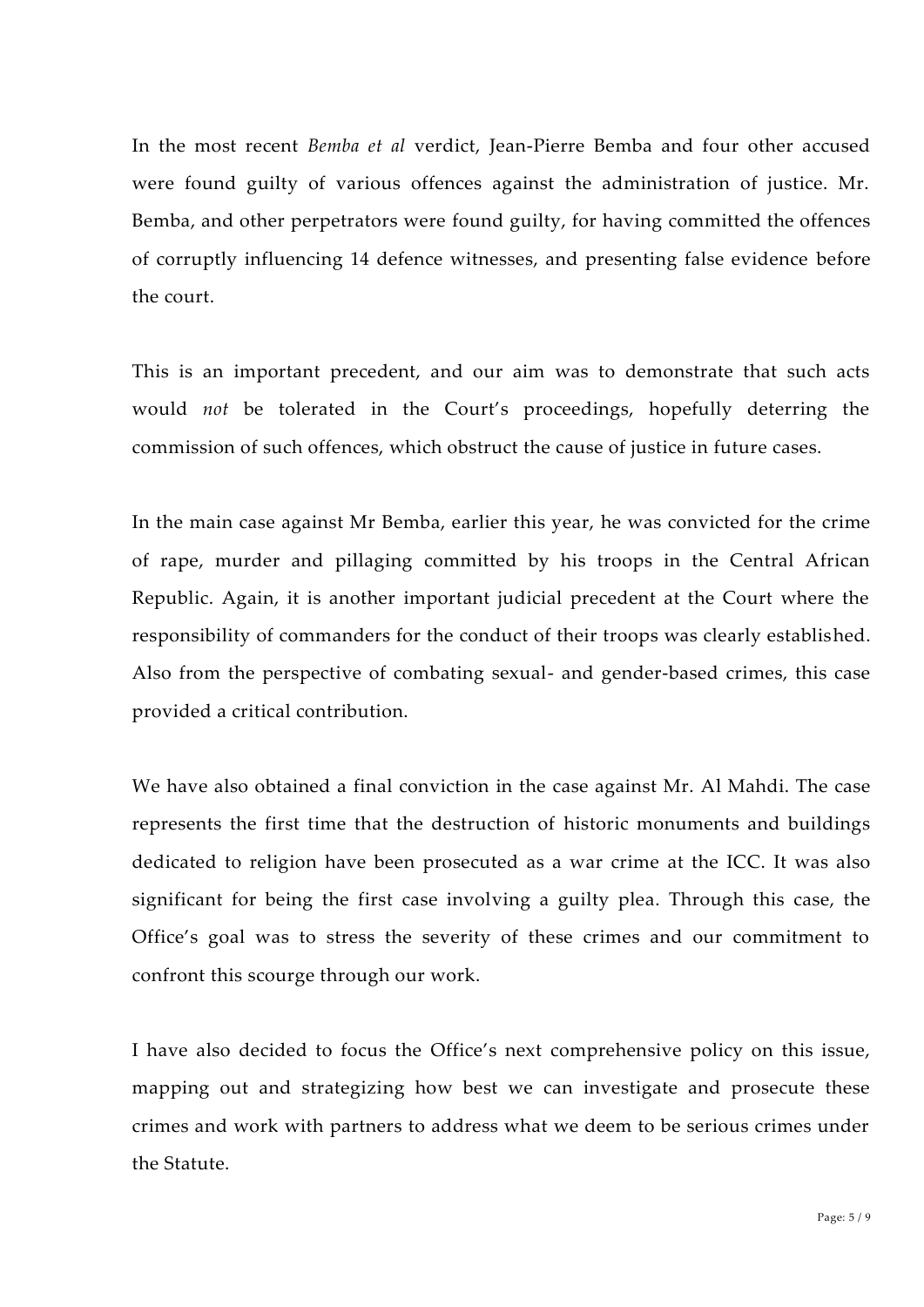Excellencies,

Ladies and Gentlemen,

Beyond increasing the quality of our preliminary examinations, investigations and prosecutions, one of the main goals of my tenure as Prosecutor is to strengthen trust and respect for the Office by ensuring further transparency and predictability in our operations. On 15 September 2016, we promulgated a Policy Paper on Case Selection and Prioritisation.

In the discharge of its mandate, the Office of the Prosecutor exercises its discretion in determining which cases should be selected and prioritised for investigation and prosecution. The purpose of this Policy paper is however to ensure that the exercise of such discretion in all instances is guided by sound, fair and transparent principles and criteria.

Another strategic goal of the Office is to work effectively and closer with partners to close the impunity gap for Rome Statute and connected serious crimes in accordance with our respective independent mandates. I am glad to contribute to the Cooperation Plenary session this Friday to address this important topic in more detail.

I would also like to highlight the official launch of my Office's latest Policy on Children in and affected by armed conflict tonight. Suffice it to underline here that wherever the evidence permits, in line with the Policy the Office will seek to include charges for crimes directed specifically against children, such as the war crimes of child recruitment, trafficking in children and enslavement or sexual enslavement.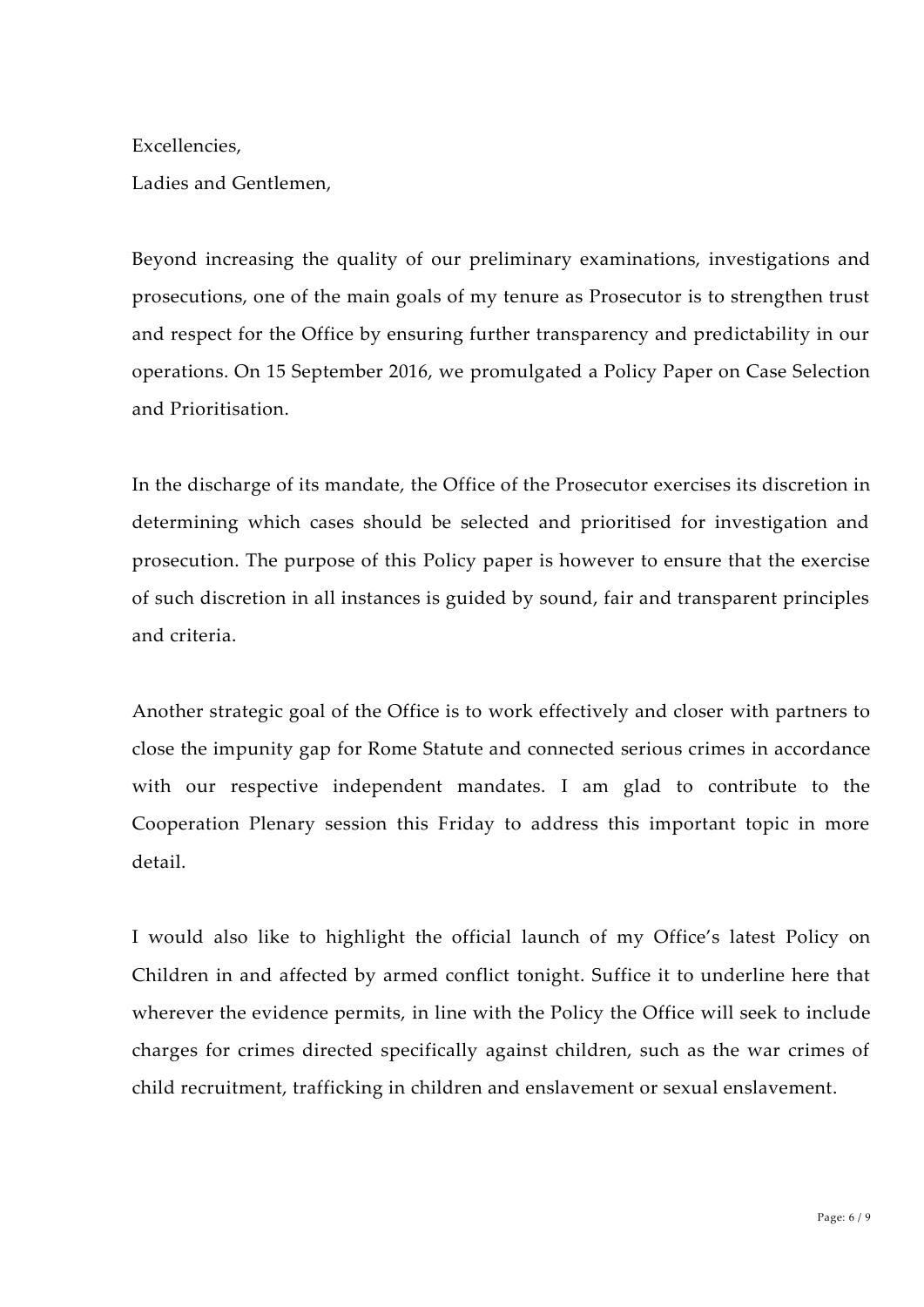We also aim to promote a child-sensitive approach to all aspects of our work, taking into account the vulnerabilities of children, through the policy paper.

This evening, we will be officially launching the Policy and I will have the honour of hosting many present in this room on this occasion.

Excellencies,

Ladies and Gentlemen,

As you can see, my Office, and the Court as a whole, have managed to achieve a number of successes and accomplishments this year. However, to continue doing so, I need you, States Parties, to support the capacity of the Office of the Prosecutor in order to deliver meaningful and effective justice to victims and thus contribute to the legitimacy and credibility of this venerable institution.

In 2017, one of the four key strategic priorities for the Court is to conduct and support six active investigations. To this workload, we must add the number of 10 planned preliminary examinations and three trials. My Office has maximized the reallocation and effective use of resources both within the OTP but also in close coordination with the Registry.

Our request was carefully scrutinized by the Committee of Budget and Finance, whose recommendations to the Assembly of States Parties we have taken on-board. In short, if the States do not grant this request, it will have an impact to the planned level of activities, including investigations that my Office is able to carry in 2017.

My Office is alive and sensitive to the financial constraints faced by the States Parties. Yet, to implement the mandate I'm entrusted with, as independent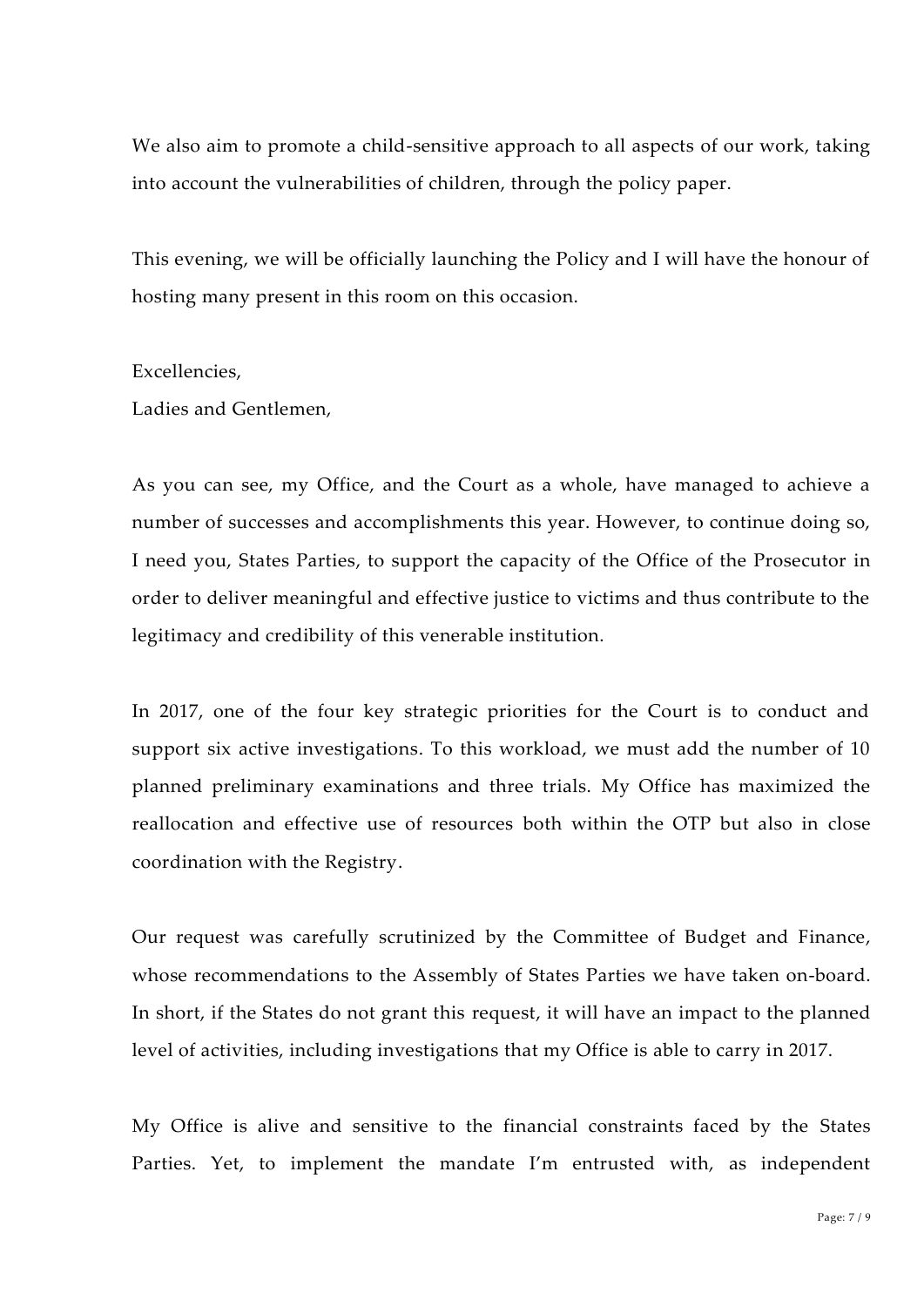Prosecutor of the International Criminal Court, I am bound seek your continued support for our budget request. Failing to sufficiently fund our treaty mandated work will have real detrimental results on our ability to fulfil that mandate and to deliver justice to the victim of the world's most serious crimes. We have a joint obligation to ensure the Rome Statute is alive and well, and effective in practice. The provision of requisite funding for the Court is key in this regard.

## Excellencies,

Ladies and Gentlemen,

Allow me to conclude by observing that notwithstanding the proliferation of conflicts across the globe and recurring incidents of atrocity crimes, when properly understood and in historical context, ours is in fact the age of rights consciousness where humanity no longer accepts that victims of gross human rights violations suffer in silence or that their perpetrators escape justice. The attainment of justice for atrocity crimes and the international rule of law is the cherished hope of all of humanity.

We must *not* and will *not* allow that the law falls silent during war and conflict; *not* under our watch, *no*t in our times.

The ICC will continue to forge ahead to deliver on its important mandate to deliver justice.

It will do so because it stands for powerful ideas; because it meets vital needs for humanity's progress in the modern era; because without the ICC, we will regress into an even more turbulent world where chaos, volatility and violence take the upper hand as inevitable norms.